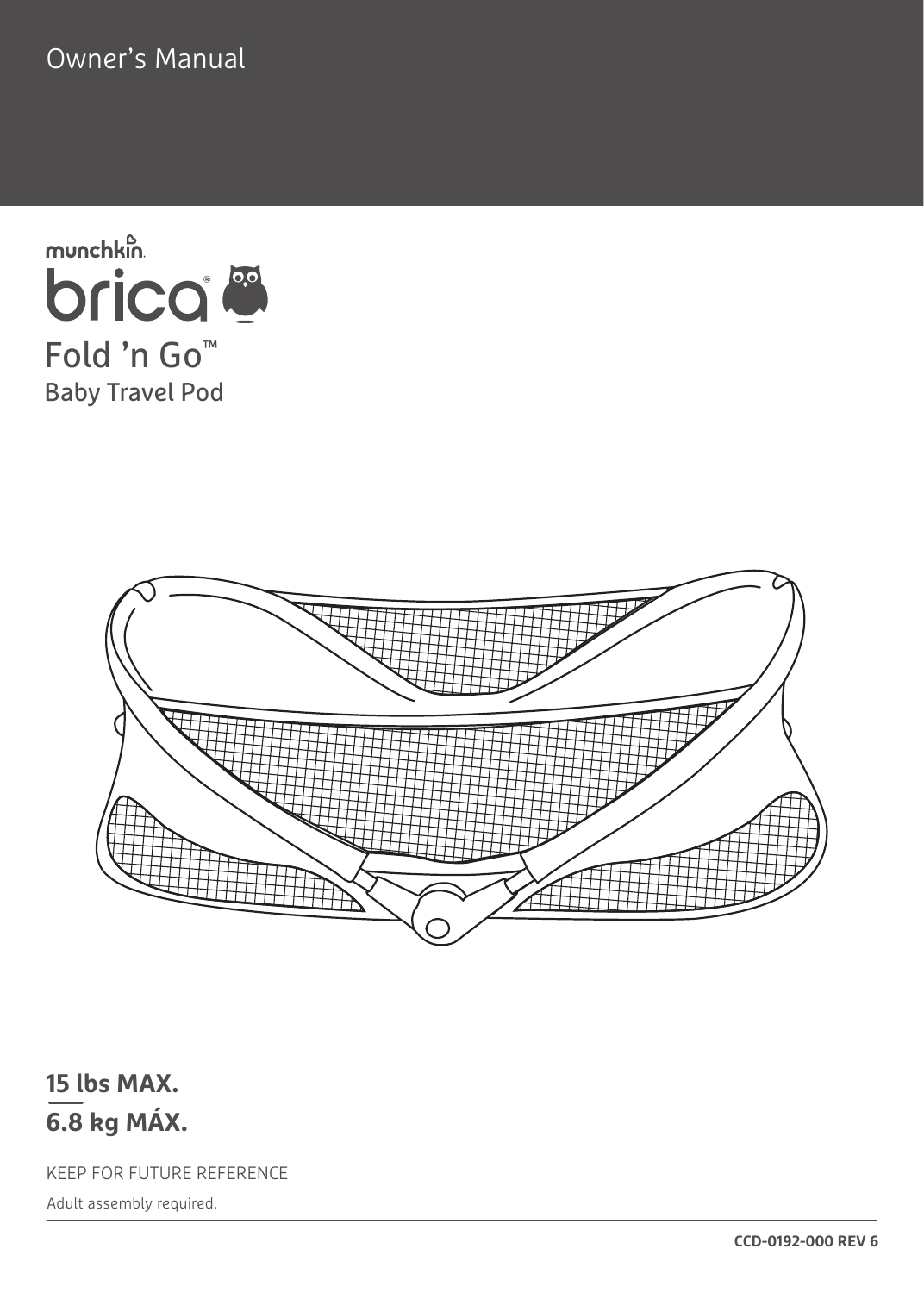#### **Contents**

| <b>(1) IMPORTANT SAFEGUARDS</b> |  |
|---------------------------------|--|
| <b>C</b> INCLUDED PARTS         |  |
| <sup>ம</sup> ு HOW TO USE       |  |
|                                 |  |
|                                 |  |
|                                 |  |
| $Q$ CUSTOMER SERVICE            |  |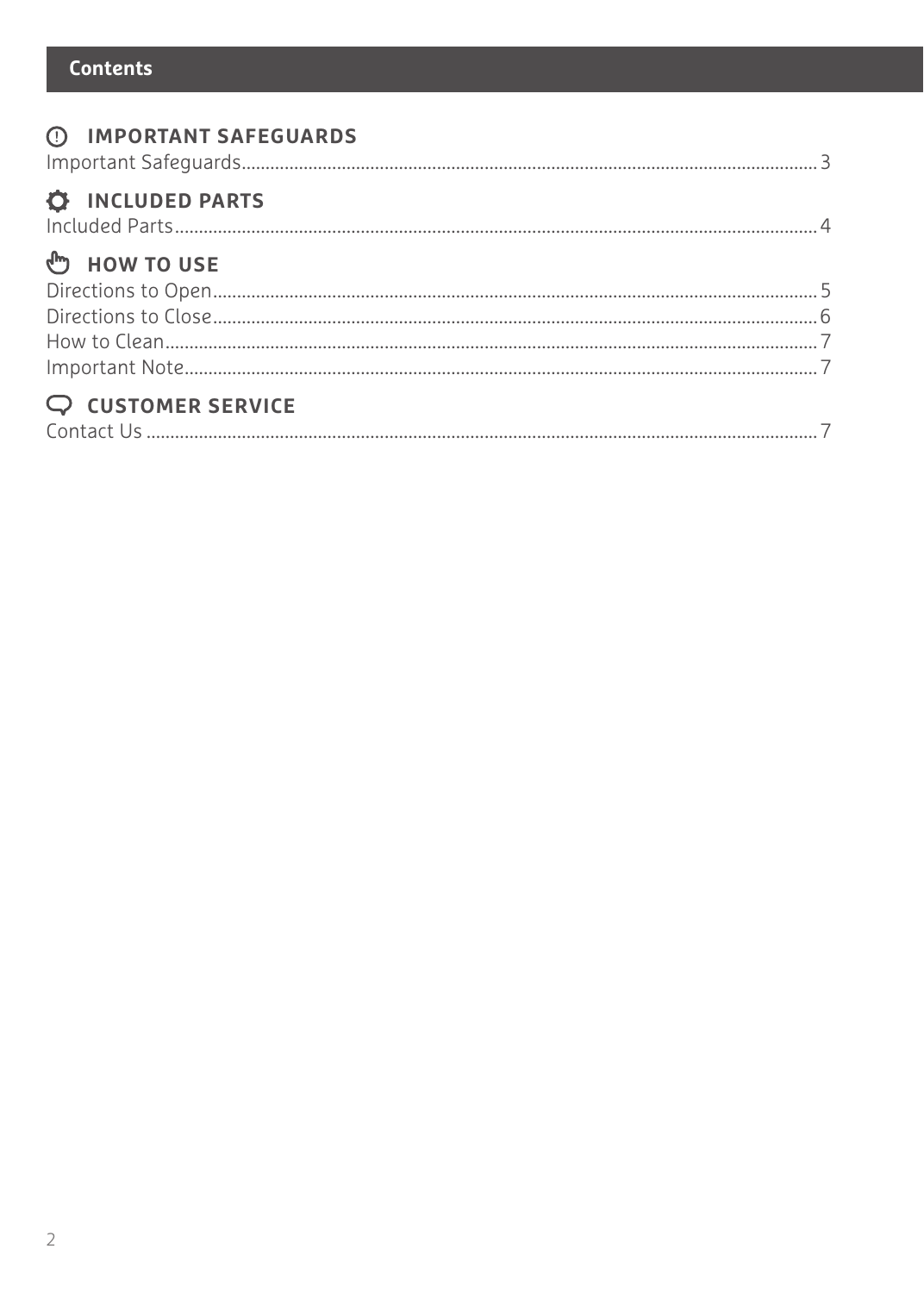## IMPORTANT SAFEGUARDS

# WARNING: FALL HAZARD

To help prevent falls, do not use this product when the infant begins to push up on hands and knees or has reached 15 lbs. (6.8 kg.), whichever comes first.

# WARNING: SUFFOCATION HAZARD INFANTS HAVE SUFFOCATED:

- In gaps between extra padding and side of the cradle, and on soft bedding.
- Use only the pad provided by manufacturer.
- If a sheet is used with pad, use only the one provided by the manufacturer or onespecially designed to fit the dimension of the pad.
- Prevent possible strangulation or entanglement, never use sheet unless it fits securely on pad.
- Strings can cause strangulation! Do not place items with string around a child's neck,such as hood strings or pacifier cords. Do not suspend strings over the pad or attach strings to toys.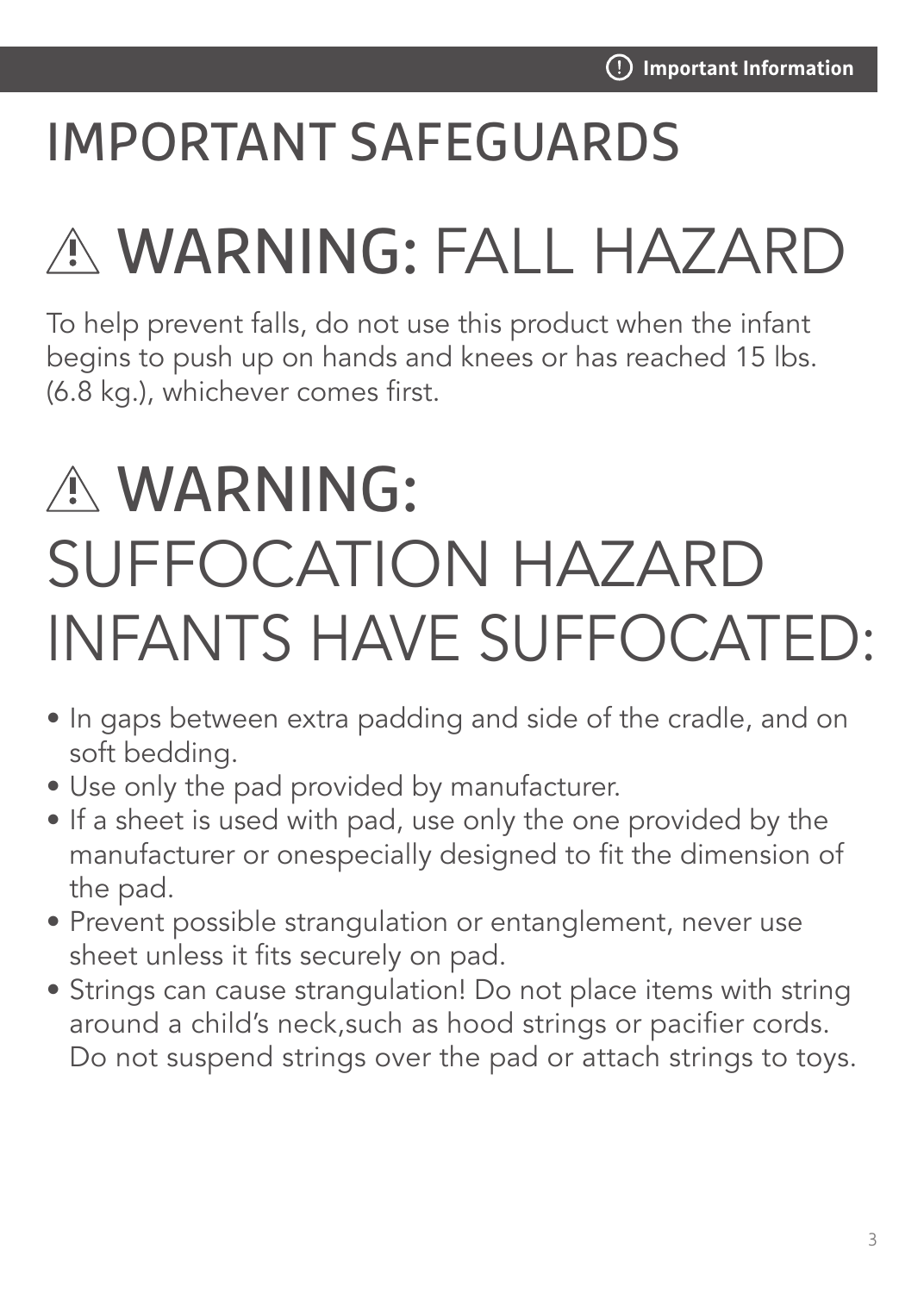#### **INCLUDED PARTS**



- **End Support / hinge** A
- **Side Button / hinge** B
- **Lock Indicator Arrows**  C
- **Metal Support Tubes** D

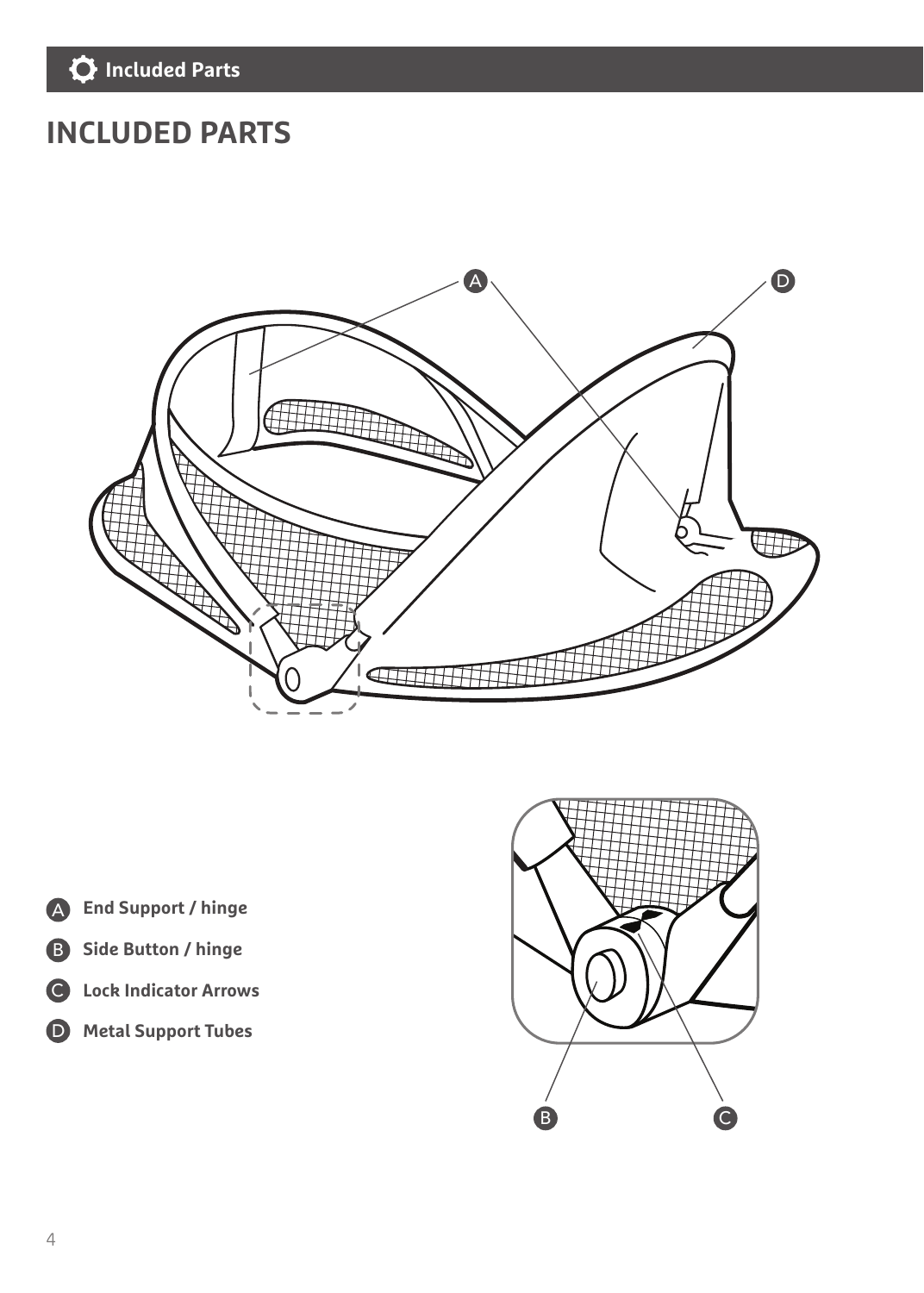

#### **DIRECTIONS TO OPEN**

1. Unfasten closure strap. **(fig. 1)**



2. Open Travel Pod until lock indicator arrows are aligned on both side hinges and an audible click is heard from each side hinge. **(fig. 2)**



3. Straighten end supports until lock indicator arrows are aligned on both end support hinges and an audible click is heard from each end support hinge. **(fig. 3)**

The Travel Pod is now fully open and locked. Attach pad to Travel Pod with hook and loop fasteners facing down. Make sure pad is centered.

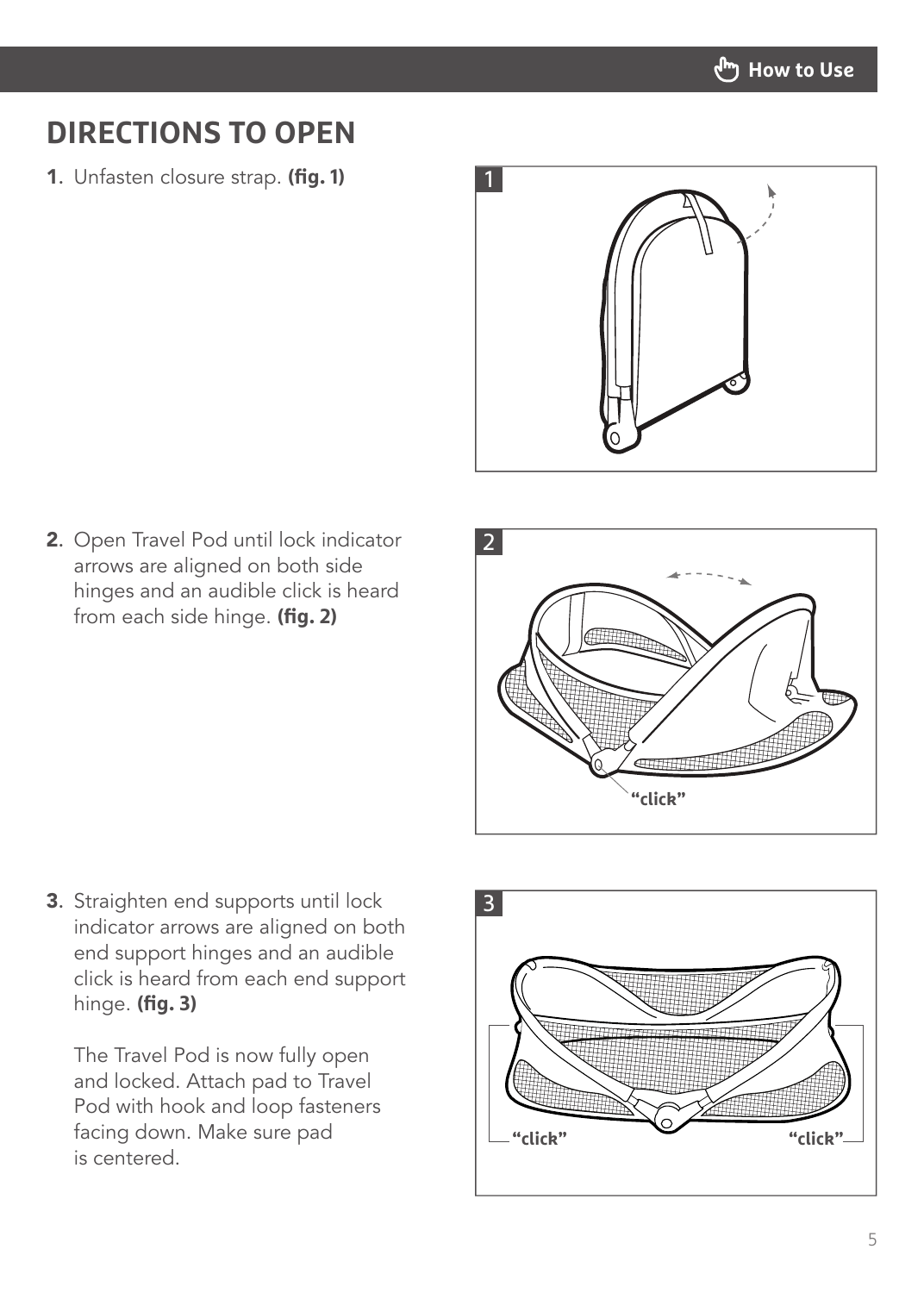#### **How to Use**

#### **DIRECTIONS TO CLOSE**

1. **NOTE:** There is no need to remove the pad prior to folding. Simultaneously press buttons on both side hinges **(fig. 1)** 



2. Fold Travel Pod until metal support tubes touch. **(fig. 2)**



3. Press button on each end support hinge and continue to fold Travel Pod until flat. **(fig. 3)**

Fasten closure strap.

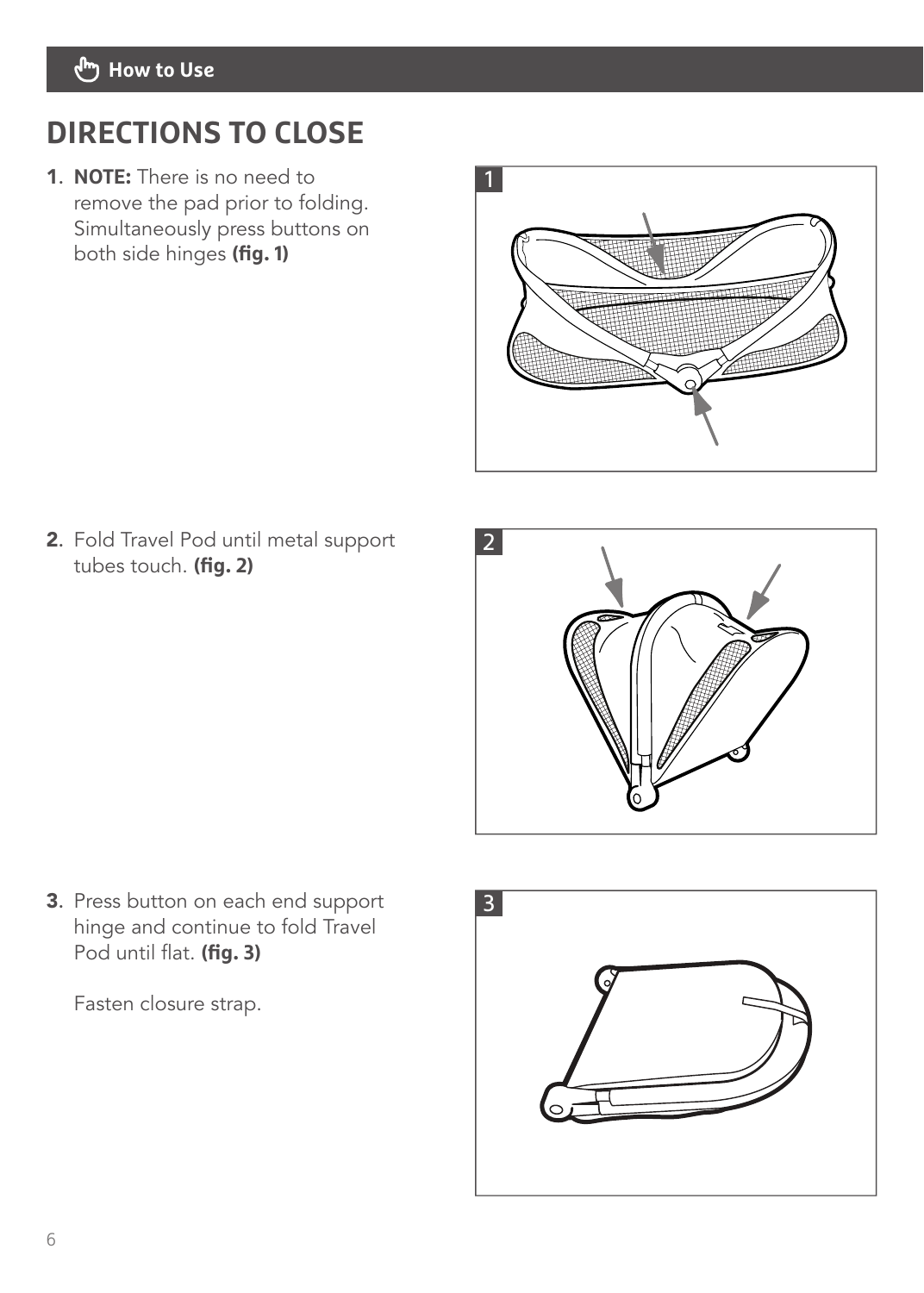#### **HOW TO CLEAN**

**NOTE:** The pad is removable and includes a machine washable fitted sheet. When replacing pad, be sure that hook and loop fasteners are facing down and pad is horizontally and vertically centered.

**Fitted Sheet:** Machine washable. Remove pad first, then remove fitted sheet. Machine wash warm, no bleach. Tumble dry on low heat.

**Pad:** Surface washable only. Clean with warm water and a mild soap solution. Air dry mattress pad.

### **IMPORTANT NOTE**

Caregivers should discontinue using all Travel Pods when a baby begins to push up on their hands and knees. This developmental characteristic varies from child to child but typically occurs at approximately 3 to 4 months of age or when the child is approximately 15-20 lbs. MUNCHKIN, Inc. recommends that you discontinue use of the Fold 'n' Go™ Travel Pod at 3 months, 15 lbs or when your baby begins to push up on their hands and knees – whichever comes first.

### **CONTACT US**

If you have any questions or wish to provide comments about this product, feel free to contact our Customer Satisfaction team at **1-800-344-2229** (M-TH 8:00am-5:00pm PST, F 8:00am-1:00pm PST) or visit our website at **www.munchkin.com.**